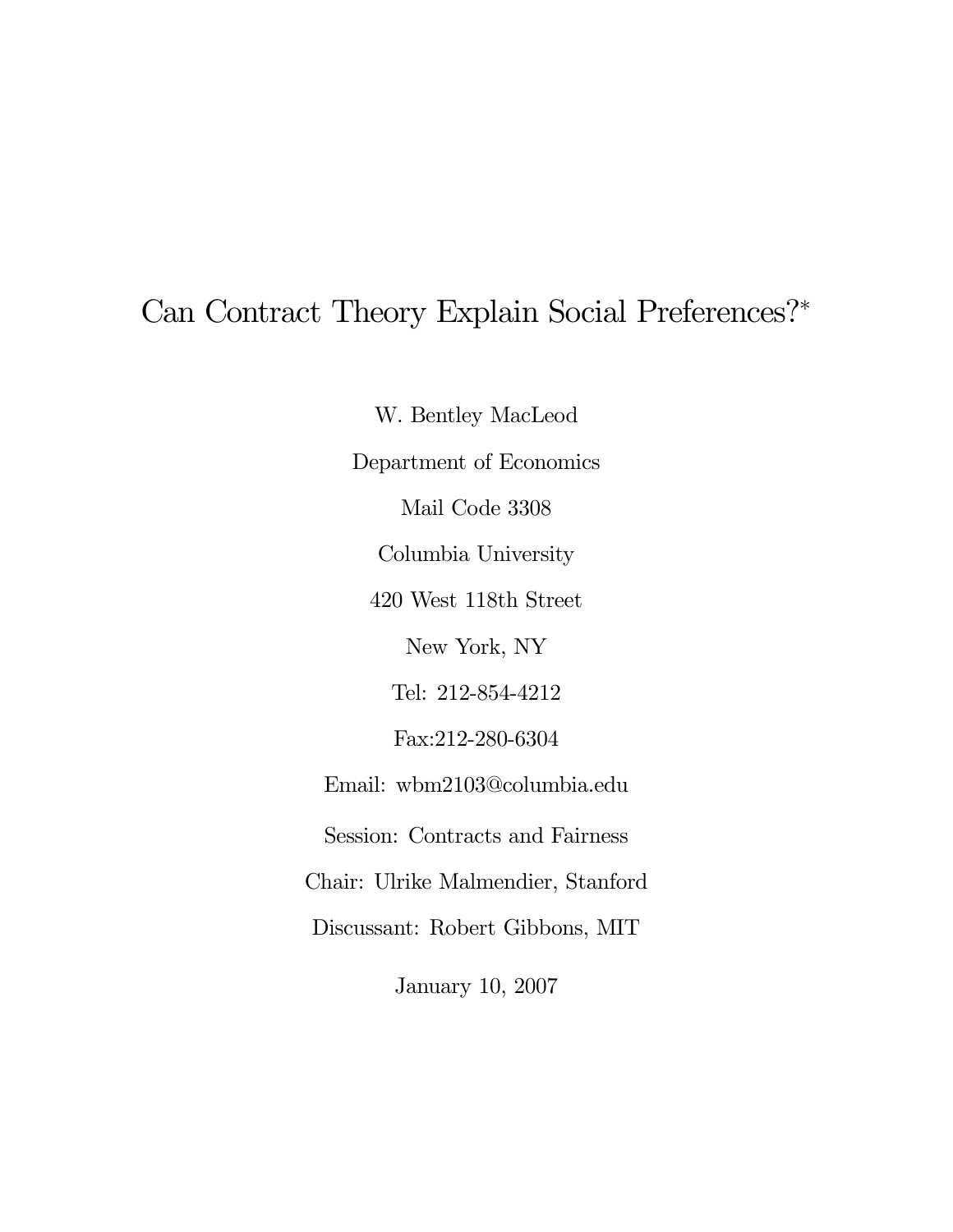#### Can Contract Theory Explain Social Preferences?

W. Bentley MacLeod

Columbia University and IZA

For several decades, a growing body of research has shown that humans do not always choose to maximize material payoffs. Economists following the lead of psychologists Daniel Kahneman and Amos Tversky (1979) and Matthew Rabin (1993) have built on such research to suppose that individuals are attentive to fair distribution rewards between themselves as well as personal payoffs. (Ernst Fehr and Klaus Schmidt (1999)) An alternative approach, suggested by Elizabeth Hoffman, Kevin McCabe and Vernon Smith (1996) argue that laboratory subjects that perceive a potential for future interaction as approximated by social distance act on a preference for reciprocity.

Both approaches capitalize on the power of psychology to enhance understanding of economic exchanges between particular people in specific laboratory conditions. Yet, psychology is not only concerned with the problem of explaining behavior, but it is also in the business of modifying behavior. On of the shelves of the psychology section of any bookstore one will find numerous works devoted to helping individuals modify their behavior so that they drink and smoke less, and learn to have more rewarding social interactions at work and in private life.

Economists suppose that individuals maximize rewards not because they believe that people do so in every case, but because the maximizing supposition provides a useful unified model of behavior in designing better economic institutions. The model not only rationalizes the profit motive, but explains how even successful institutions may be destroyed by the common human desire to maximize possessions—if that leads to malfeasance, theft, or general corruption.

In this note I suggest that economics may also learn more from psychology about positive behaviors — such as the complex dynamics of honesty, fairness, and trust. Rather than insist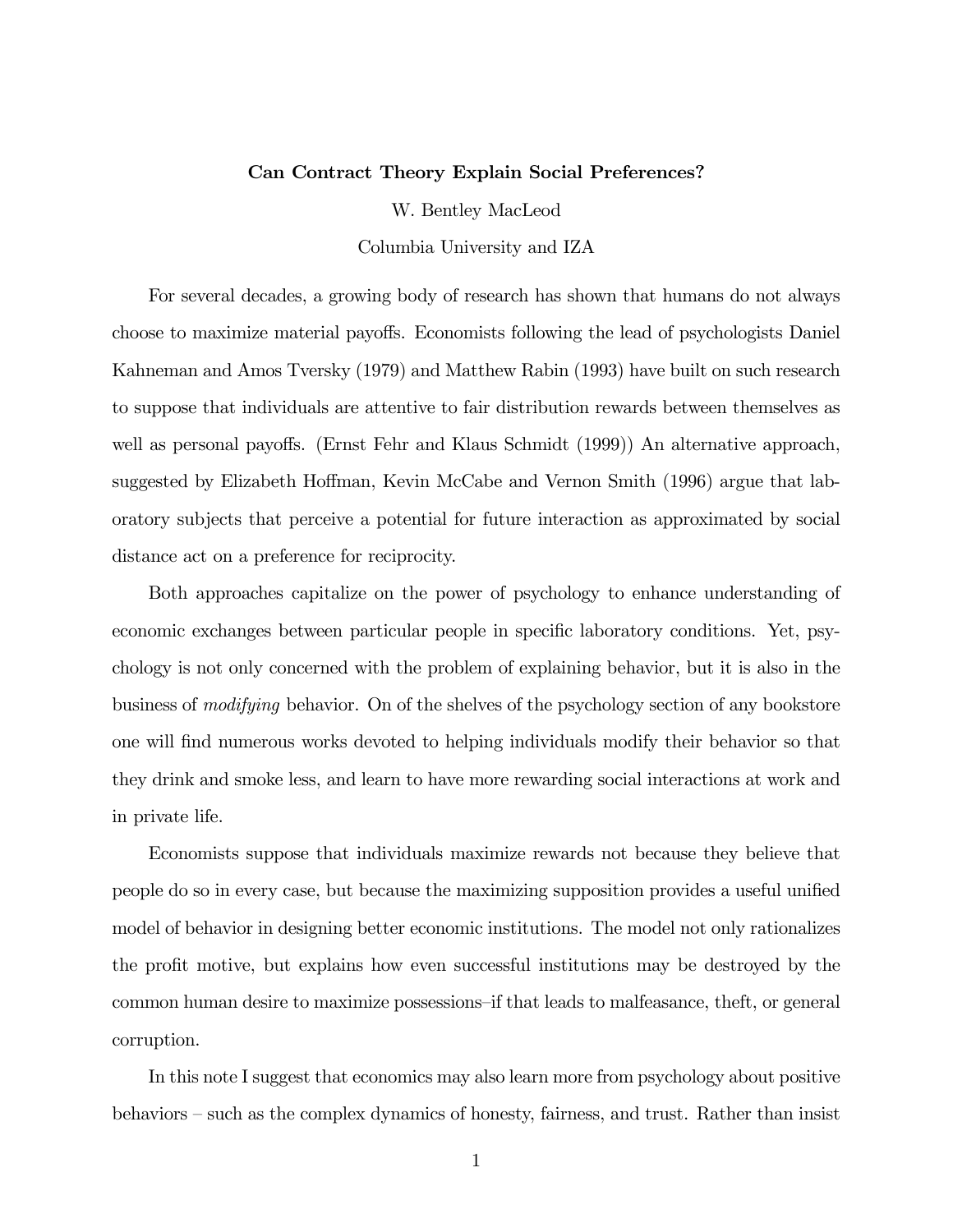that people are endowed with a stable set of unchanging preferences, we may ask instead how small modifications in preferences can lead to significant improvements in economic performance.

Specifically, I suggest that contract theory can be a starting point for a larger enquiry into exactly how preferences might be modified to enhance market performance. I consider two substantive themes. First I show how contract theory may help to anchor a theory of fairness. Second, I show that a small taste for trustworthiness can lead to a large increase in cooperation in a relational contract.

Fairness is a crucial theme because notions about it are decisive in determining whether a party has breached an agreement. For example, an authoritative and widely used treatise on contract law by Edward A. Farnsworth has twenty index entries under the heading "Good Faith and Fair Dealing". The Uniform Commercial Code of the United States requires all parties to a contract to act in "good faith," defined to mean "the observance of reasonable commercial standards of fair dealing. "

Yet "fair" is never precisely defined. The next section outlines a model of fairness developed with Lorne Carmichael (Carmichael and MacLeod (2003)). Following the insights of Williamson (1975) and Hart (1995), we suggest that one can develop a concept of fairness based upon the idea that it is optimal to reward sunk investment, and hence "fair" bargains should take this into account. This may help explain the observations of Kahneman, Knetsch and Thaler (1986) and many others who identify the *endowment effect* - individuals value more highly assets they own than those with similar attributes that they must purchase. Contract theory predicts that this effect arises from the investment, either psychic or pecuniary, that owner has made into the asset that increases the value from ownership.

My second point begins with the observation that we invest in teaching our children to abide by their obligations as a matter of principle, a behavior that makes little sense if we expect them to simply maximize their material payoff. Such training will never produce completely trustworthy offspring, but it may be expected to produce children who experience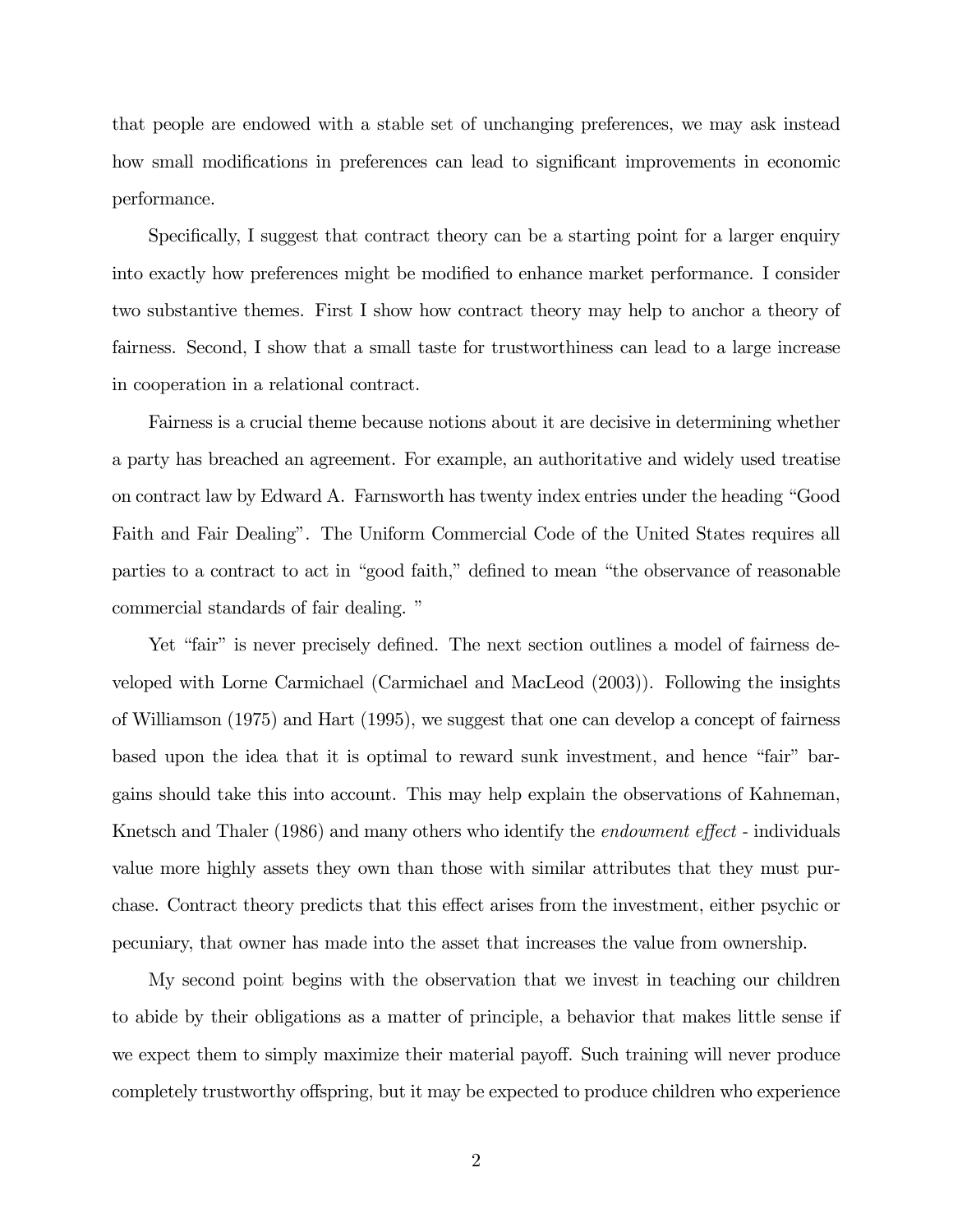some remorse or disutility from breaking promises. ("You're grounded.") In section II, I modify a behavioral model introduced by Hart and Holmström (1987) that supposes a few individuals are inherently honest but most not. We relax this assumption and suppose that all individuals experience some disutility from breaching a contract.

Section II shows that a small amount of remorse is enough to support a high level of cooperation in a long term relationship. Moreover, the theory makes some predictions on the form of the optimal contract that are consistent with available evidence, such as the work of Ernst Fehr, Simon Gachter and George Kirchsteiger (1997). They find, as our model predicts, that reciprocity plays an important role in supporting cooperative behavior in a long term relationship.

## I. Fairness

Students in first year economics are taught that opportunity costs are important, but sunk costs — already paid, unrecoverable, and irrelevant to current or future choices — are not. Students often find this lesson counter-intuitive, even though rational choice theory predicts that they have been making optimal choices all their lives.

In fact we know that even costs that have been sunk by other people seem to affect behavior. In a well-known survey, Kahneman et al. (1986) asked people whether they thought it would be fair for a store to increase its prices under various circumstances. They found that individuals are unwilling to accept a higher price due to higher demand, but accept higher prices due to higher input costs. For a hardware store to raise prices for snow shovels after a serious snowstorm is considered gouging, but it seems to be perfectly acceptable to raise prices if the cost of shovels rose even if they were already bought and on the shelves.

In Carmichael and MacLeod (2003) we introduce a model in which risk neutral agents meet randomly in pairs. Each pairing involves a productive opportunity followed by a bargain over the division of the surplus created. In the ex ante stage, agents independently make a decision as to the character of an investment. In the ex post stage, the parties meet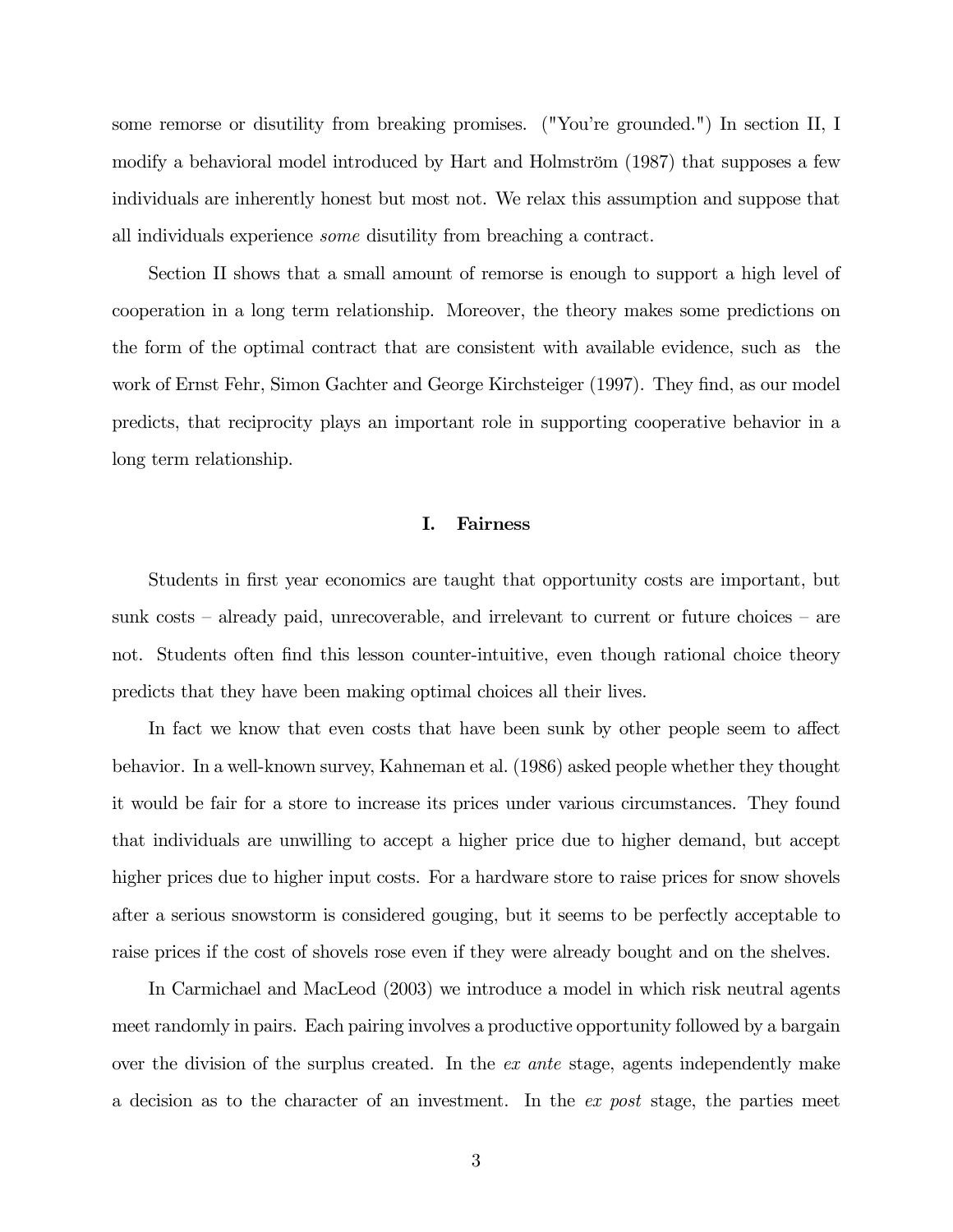and bargain over the resulting surplus. We assume the matching process is efficient, and concentrate on the events that occur within a match. In particular, we focus on the norms that might govern bargaining in the ex post period.

A bargaining strategy in the model is a mapping from the ex post state of the world to a "fair demand" for the agent. The ex post state is known to the parties, but need not be verifiable. "What's fair" can therefore depend on things that would be impossible to establish in a court of law. Nonetheless, an agent who deviates from the norm may be subject to costly sanctions.

More formally, the stages in the history of a match for a pair are outlined below.

- 1. Two agents  $i \in \{1,2\}$  make private *ex ante* decisions  $I_i$  that affect the distribution of realized costs, and the surplus from trade via a state  $\omega$ . It is assumed that decision  $I_i$ affects her own costs,  $C^i(\omega)$ , but not her partner's costs  $C^j(\omega)$ ,  $j \neq i$ . Both decisions affect surplus from future trade, denoted  $S(\omega)$ . Costs and the surplus are observable by both parties.
- 2. Each agent plays a Nash demand game and chooses his or her fair share  $d^i$  of S. Agent i's payoff is:

(1) 
$$
V^{i}(I_{1}, I_{2}, \omega) = \begin{cases} -C^{i}(\omega) & \text{if } S(\omega) - (d^{i} + d^{j}) < 0 \\ d^{i} + (S(\omega) - d^{i} + d^{j})/2 - C^{i}(\omega), & \text{if not.} \end{cases}
$$

If demands are less than the total surplus, then each agent gets their demand, an equal share of the remaining surplus, less their costs. If demands exceed total surplus, then each agent gets none of the surplus, but is responsible for their out-of-pocket costs. Carmichael and MacLeod (2003) show that the following "fair share" rule is, under appropriate conditions, the unique efficient equilibrium in this model.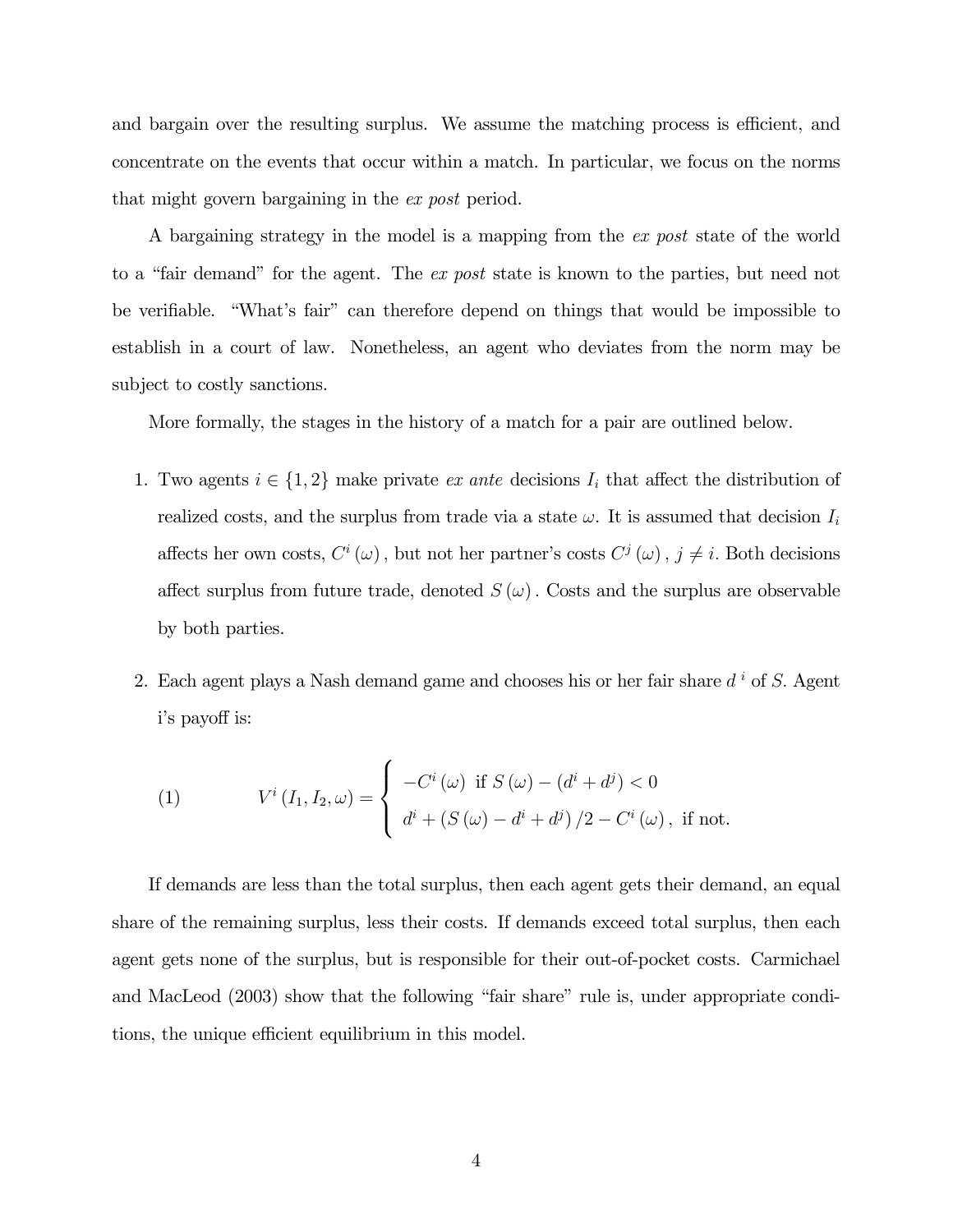**Definition 1.** The fair share rule is defined by:

(2)  $d^i = \text{ sunk costs paid by } i + \text{ an equal share of the net surplus,}$ 

(3) 
$$
= C^{i} + \frac{(S - C^{i} - C^{j})}{2}.
$$

At the ex post stage, any division of the surplus is efficient, and as Ken Binmore (1994) highlights, different solutions can be interpreted as different possible social norms. Yet, most economic exchange entail some sunk costs. A plumber on a home visit will typically not set the price in advance, even though upon arrival there may be no alternative job available. The homeowner might try to offer the plumber a lower price, yet the likely consequence is that he will be upset and simply leave. Such behavior, while  $ex$  post inefficient, does ensures the plumber can earn a competitive return upon his investment in skills and trave time to the job.

The theory provides terms to the agreement that parties would have signed had they met before making a sunk investment. In addition to providing a normative benchmark, the results are consistent with the effects documented by Kahneman et al. (1986). They find that buyers may be unwilling to patronize sellers who increase prices due to a shift in market demand that generate a pure rent to the seller, yet they are willing to accept price increases arising from higher costs.

#### II. Reciprocity and a Taste for Trustworthiness

A contract is an instrument between two parties that specifies each party's obligations. In traditional societies a contract, or a covenant, often had an elaborate set accompanying rituals. Parties might be expected to take an oath, or place their seal upon a document.2 All such rituals were imperfect mechanisms to ensure that parties would understand their agreement and feel a sense of *obligation* to perform. Yet the time and effort they took suggests their importance. Rituals are in fact conscious efforts to change each party's preferences to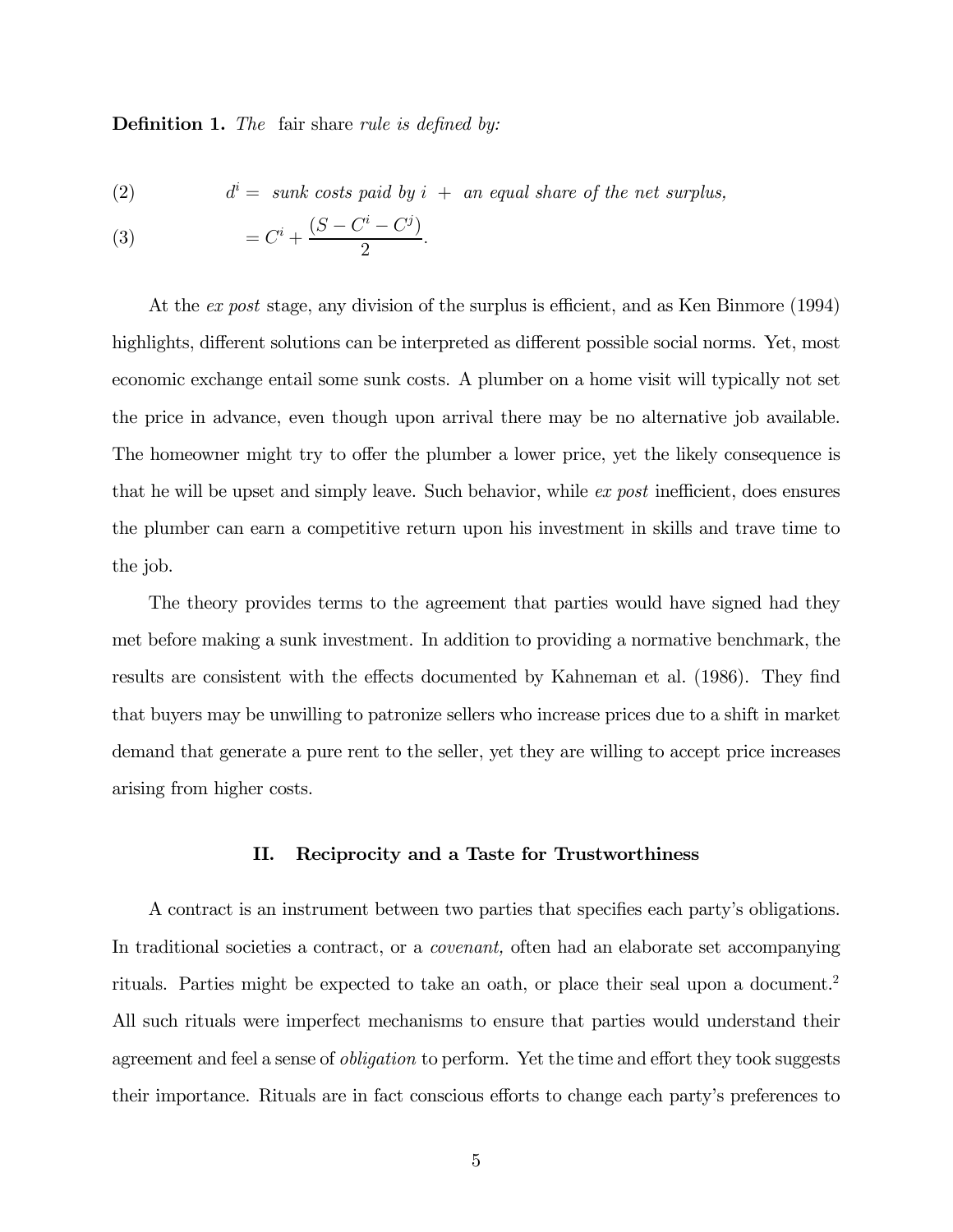instill a sense of obligation that a covenant will be executed as agreed.

Realistically, all enforcement is imperfect, and must rely upon some level of trustworthiness. The question is how much. I shall show that if upon entering an agreement a party feels or experiences some loss of utility from breaching an agreement, this greatly enhances the performance of the relationship. In particular, in a finitely repeated relationship, parties can achieve close to the first best if one party has some preference for performing the contract.

Consider a buyer and seller who meet f times (the frequency of the relationship) over a unit length of time (say a year). For simplicity, there is no discounting, and periods are denoted by  $\tau = 0, 1, 2, ..., f - 1$  corresponding to time  $\tau \delta$  after the start of the relationship, where  $\delta = 1/f$  is the length of one trading period. The goal of the relationship is to trade a good of flow quality  $q_{\tau} \geq 0$  in exchange for a flow price  $p_{\tau}$  in period  $\tau$ . The payoff of the buyer in period t is  $U_t^B = \sum_{\tau=t}^{f-1} \delta(v(q_\tau) - p_\tau)$ , while the seller has payoff  $U_t^S = \sum_{\tau=t}^{f-1} \delta(p_\tau - q_\tau)$ , where  $v(q)$  is the value of quality q. This value function is assumed to satisfy  $v(0) = 0, v' > 0$  $0, v'' < 0$ . The efficient level of quality is  $q^* > 0$ , and it is given by the unique solution to  $v'(q^*)=1.$ 

Let us suppose that the best alternative for the seller is zero, while the buyer has all the bargaining power. This is modelled by supposing each period the buyer makes a take-it-orleave-it offer to the seller for one period of trade. It is assumed that there are no enforceable contracts. Rather, the role of the contract is to specify the obligations of the parties in the subsequent period.

#### A. Contracts: Pay in Advance Contract

Two contracts are possible. The first is the pay-in-advance contract denoted by  $\{p_t, q_t\}$ . At the beginning of period t the buyer pays a flow price  $p_t$ , and the seller promises to deliver a flow of  $q_t$  at the end of the period.<sup>3</sup> Further suppose that this contract induces social preferences in the seller such that she or he will suffer a flow utility loss of  $u_c$  should the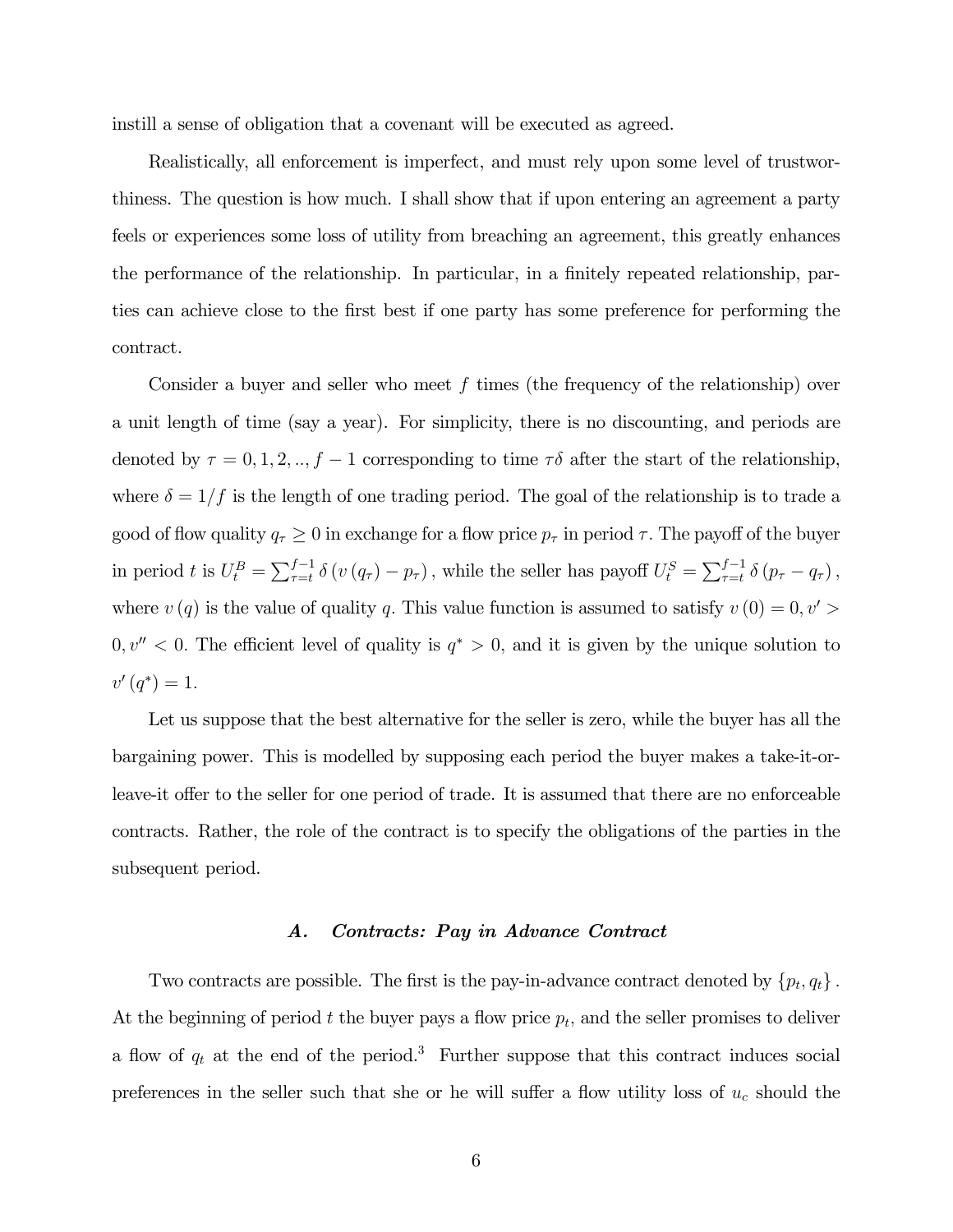seller breach the agreement. It is assumed that  $u_c > 0$ , and significantly smaller than the efficient level of quality  $q^*$ .

Given this, we can solve for the optimal contract by backwards induction. Let  $\hat{U}_t^B$  and  $\hat{U}_{t}^{S}$  be the equilibrium utility of the buyer and seller respectively in period t. The dynamic programming algorithm can be used to derive the optimal contract in period  $t$ :

$$
\hat{U}_t^B = \max_{q_t, p_t} \delta(v(q_t) - p_t) + \hat{U}_{t+1}^B \text{ subject to:}
$$
  
IR:  $\delta(p_t - q_t) + \hat{U}_{t+1}^S \ge 0$ ,  
IC:  $\delta(p_t - q_t) + \hat{U}_{t+1}^S \ge \delta(p_t - u_c)$ .

The first constraint is the requirement that the seller get at least his or her alternative payoff. The second constraint incorporates the seller's preference to perform. If the seller does not perform, the buyer ceases all trade because they believe the seller is untrustworthy. At the same time, the seller suffers a utility lost  $\delta u_c$ . The solution is as follows. The relationship stops in the last period,  $f - 1$ , and therefore  $\hat{U}_f^S = \hat{U}_f^B = 0$ . From the IC constraint this implies that  $q_{f-1} \leq u_c$ . The IR constraint implies that the buyer will not offer more than the seller's alternative payoff, and hence we conclude  $\hat{U}_{f-1}^S = 0$  and  $p_{f-1} = q_{f-1} = u_c$ . The concavity of  $v(q)$  ensures that it is always profitable, even when the quantity is very small. Working backwards, it follows that the unique solution is  $p_t = q_t = u_c$  and  $\hat{U}_t^S$  for all  $t = 0, ..., f - 1$ . Thus, under this solution, quality is completely determined by the seller's preference to perform.

#### B. Contracts: Payment after Delivery

If instead of having the seller reciprocate with quality, suppose that the seller delivers the good, and then sends an invoice to the buyer, who then decides whether to pay or not. This contract is denoted by  $\{q_t, p_t\}$ . Should the seller deliver  $\hat{q}_t < q_t$ , then the buyer has no obligation to make any payment. If at any time during the relationship the buyer does not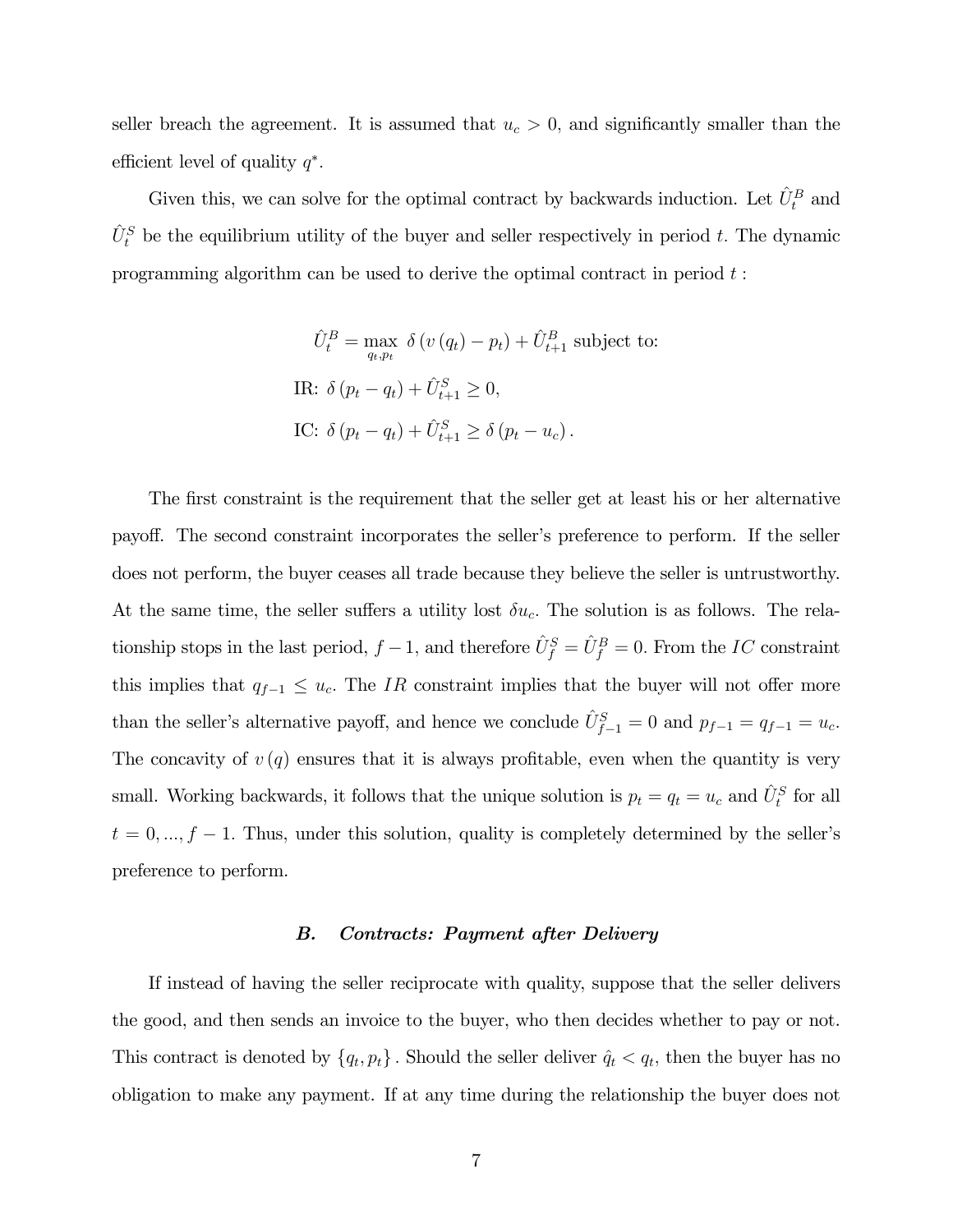reciprocate with a payment  $p_t$ , then the seller would choose to cease the relationship. In this case the dynamic programming problem becomes:

$$
\hat{U}_t^B = \max_{q_t, p_t} \delta(v(q_t) - p_t) + \hat{U}_{t+1}^B \text{ subject to:}
$$
  
\nIR: 
$$
\delta(p_t - q_t) + \hat{U}_{t-1}^S \ge 0,
$$
  
\nICS: 
$$
\delta(p_t - q_t) + \hat{U}_{t-1}^S \ge -\delta \hat{q}_t + \hat{U}_{t-1}^S, \text{ if } \hat{q}_t < q_t
$$
  
\nICB: 
$$
\delta(v(q_t) - p_t) + \hat{U}_{t-1}^B \ge \delta(v(q_t) - u_c).
$$

It will still be the case that the seller gets zero utility, but now ICS implies that she or he will agree to choose any quality satisfying  $q_t \leq p_t$ . It is also interesting to note that in this formulation the seller does not feel any obligation to perform if they are not paid. This formally captures the Uri Gneezy and Aldo Rustichini (2002) observation that explicit prices (or fines) result in individuals conforming behavior to the letter of the agreement.

Solving this backwards, the solution is characterized by a price and quantity that rise as we move backwards from the endpoint until we reach an amount close to the social optimum. Figure 1 illustrates the efficiency of the relationship as a function of the period. Notice that the simulated output is efficient early in the relationship, and then declines at the end.

On this graph I also plot the results reported in Armin Falk, David Huffman and W. Bentley MacLeod (2007), from an experimental labor market in which the buyer can offer bonus pay to the seller. In that case, the efficiency is relatively flat, then dips down near the end. Hence, the time structure is very similar to the one predicted by the simple model with limited trust. These theoretical and empirical results contrast the predictions from a reputation model with private types, as in Anat Admati and Motty Perry (1991) and Joel Watson (1999). In their models with adverse selection models the level of trade should rise with time, not fall.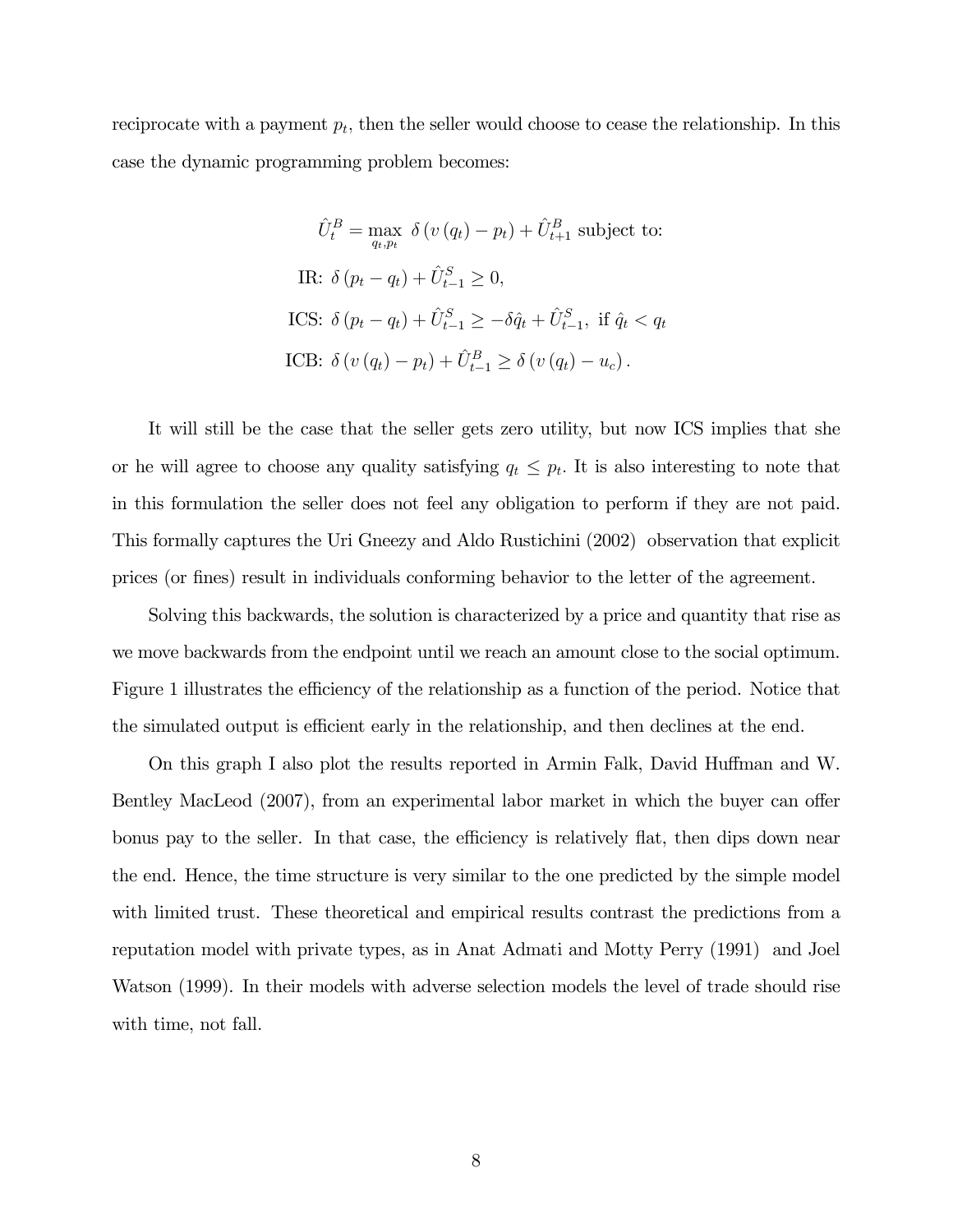#### III. Conclusions

As Henrich, Boyd, Bowles, Camerer, Fehr, Gintis and McElreach (2001) and Jean Ensminger (2004) document, there is large variation in social preferences across individuals within the same society and across societies. This work also finds that market integration results in more, rather than less importance attached to fairness in exchange. These results are consistent with the hypothesis that social preferences are endogenous, and may be explained by a need to provide individuals with social preferences that enhance trade.

In this note I have shown that in the context of asset ownership, an efficient fairness rule ensures that parties are compensated for their sunk investments. Such a theory may eventually help us understand surplus division norms, and phenomena such as wage rigidity.<sup>4</sup>

In the context of a relational contract, I have shown that when the party with the bargaining power has some taste for honesty, and reciprocates good behavior, parties can achieve close to the first best, with cooperation decreasing as we reach the end of the relationship. As Robert Gibbons (1997) emphasizes, individuals do respond to incentives, and hence these results suggest that in addition to rewarding measured performance, there may also be real efficiency gains from rewarding individuals who value sunk costs and have a taste for trustworthiness. This perspective is also consistent with work in the development literature, such as George Akerlof (1970), Marcel Fafchamps (1996) and Jean-Phillippe Platteau Platteau (2000), that highlights the central role that norms and social preferences play in explaining market performance and economic growth.<sup>5</sup>

### REFERENCES

Admati, Anat R. and Motty Perry (1991). "Joint Projects Without Commitment." Review of Economic Studies. April 58  $(2)$ , 259–76.

Akerlof, George A. (2007). "Presidential Address: The Missing Motivation in Macroeconomics." in "American Economics Association Annual Meeting" Chicago, IL.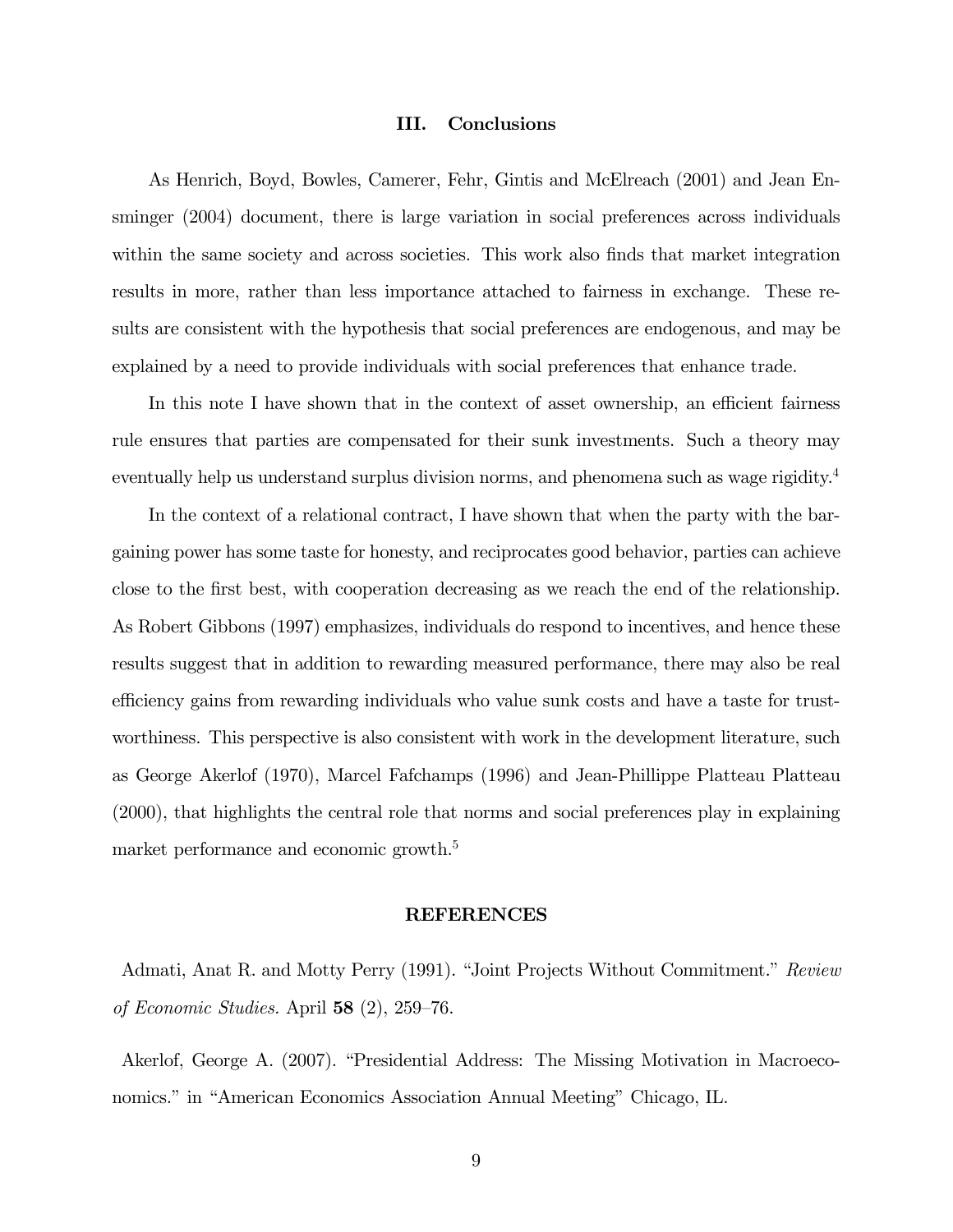(1970). "The Market for 'Lemons': Quality Uncertainty and the Market Mechanism." Quarterly Journal of Economics. 84 (3), 488—500.

Binmore, Ken (1994). Game theory and the social contract. Volume 1. Playing fair, Cambridge and London: MIT Press.

Carmichael, H. Lorne and W. Bentley MacLeod (2003). "Caring About Sunk Costs: A Behavioral Solution to Hold-Up Problems with Small Stakes." Journal of Law, Economics and Organization. Spring  $19(1)$ , 106–118.

Ensminger, Jean (2004). "Market Integration and Fairness: Evidence from Ultimatum, Dictator, and Public Goods Experiments in East Africa." in J. Henrich, R. Boyd, S. Bowles, C. Camerer, E. Fehr, and H. Gintis, eds., Cooperation, Reciprocity and Punishment: Experiments in 15 Small-Scale Societies, London: Oxford University Press, pp. 356—381.

Fafchamps, Marcel (1996). "The enforcement of commercial contracts in Ghana." World Development. Mar 24 (3), 427—448.

Falk, Armin, David Huffman, and W. Bentley MacLeod (2007). "New Evidence on Employment Protection, Bonus Pay, and Labor Market Performance." Technical Report, IZA.

Farnsworth, E. Allan (1999). Contracts, 3nd edition, Boston: Little, Brown and Company.

Fehr, Ernst and Klaus M. Schmidt (1999). "A Theory of Fairness, Competition, and Cooperation." Quarterly Journal of Economics. 114 (3), 817—68.

, Simon Gächter, and Gerd Kirchsteiger (1997). "Reciprocity as a contract enforcement device: Experimental evidence." Econometrica. July 65 (4), 833—860.

Gibbons, Robert (1997). "Incentives and Careers in Organizations." in D. M. Kreps and K. F. Wallis, eds., Advances in Economics and Econometrics: Theory and Applications, Cambridge, UK: Cambridge University Press, pp. 1—37.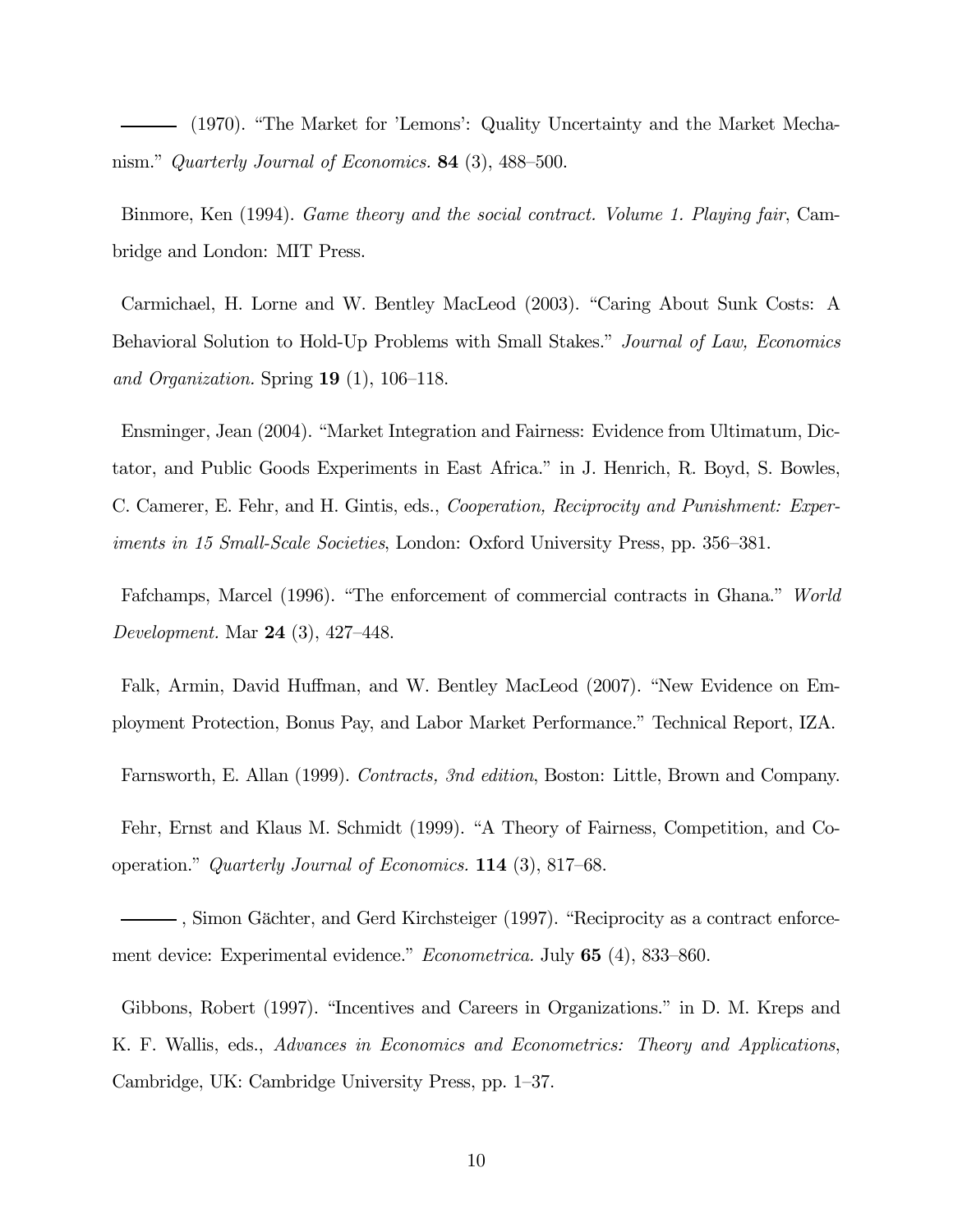Gneezy, Uri and Aldo Rustichini (2000). "A fine is a price." *Journal of Legal Studies*. Jan **29** (1), 1–17.

Hart, Oliver D. (1995). Firms, Contracts and Financial Structure, Oxford, UK: Oxford University Press.

and Bengt Holmström (1987). "The Theory of Contracts." in T. Bewley, ed., Advances in Economic Theory: Fifth World Congress., Cambridge, U.K.: Cambridge University Press, pp. 71—155.

Henrich, J., R. Boyd, S. Bowles, S. Camerer, E. Fehr, H. Gintis, and R. McElreach (2001). "In Search of Homo Economicus: Behavioral Experiments in 15 Small-Scale Societies." American Economic Review. 91 (2), 73—78.

Hoffman, Elizabeth, Kenneth McCabe, and Vernon L. Smith (1996). "Social Distance and Other Regarding Behavior in Dictator Games." American Economic Review. June 86 (3), 1—8.

Kahneman, Daneil and Amos Tversky (1979). "Prospect Theory: An Analysis of Decisions Under Risk." *Econometrica*. **47**, 262–91.

, Jack L. Knetsch, and Richard Thaler (1986). "Fairness as a Constraint on Profit Seeking: Entitlements in the Market." American Economic Review. September **76** (4), 728– 741.

Platteau, Jean-Phillipe (2000). Institutions, social norms, and economic development Fundamentals of development economics ; v. 1, Amsterdam, The Netherlands: Harwood Academic Publishers.

Rabin, Matthew (1993). "Incorporating Fairness Into Game Theory and Economics." Amer*ican Economics Review.* December 83  $(5)$ , 1281–1302.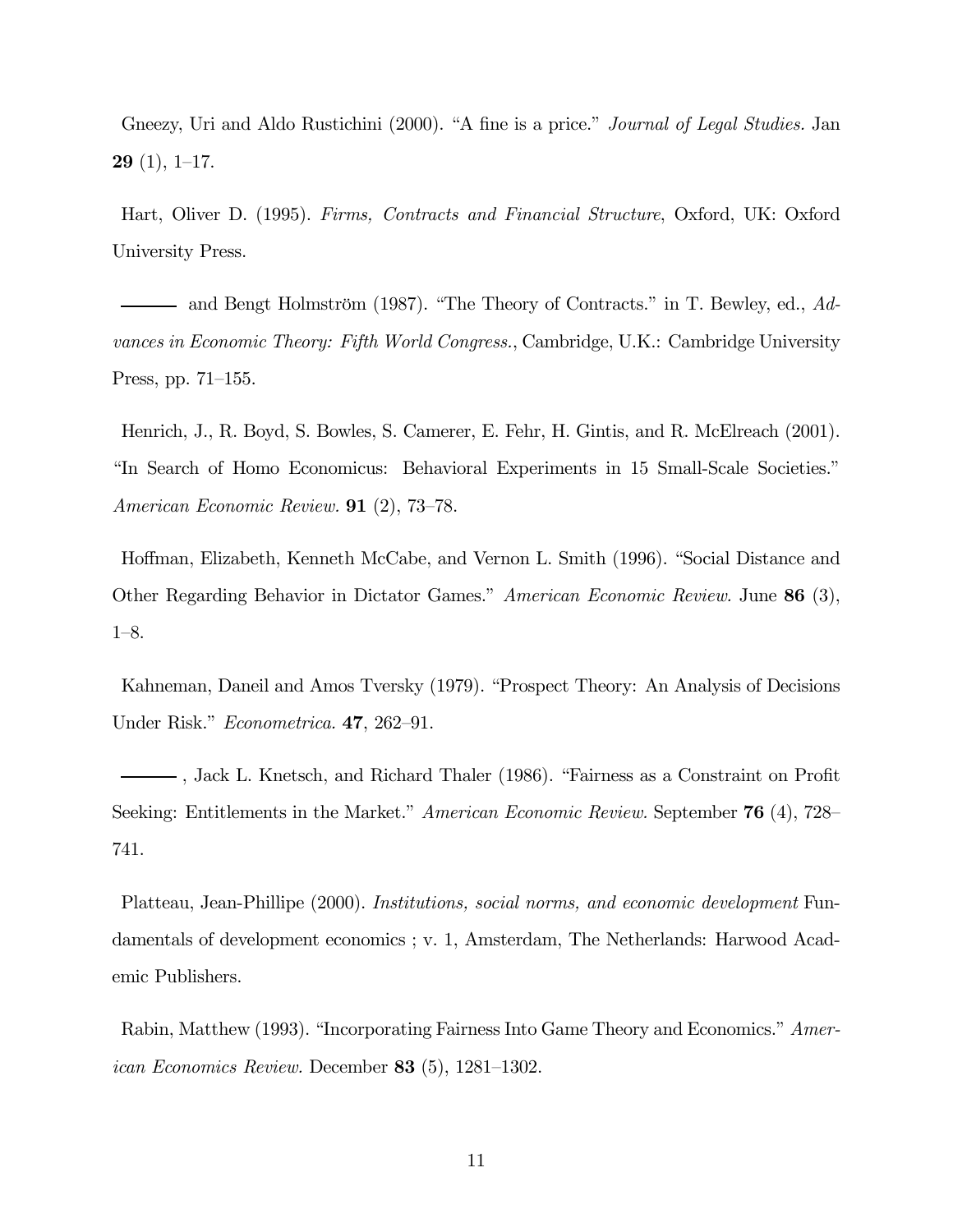Watson, Joel (1999). "Starting Small and Renegotiation." Journal of Economic Theory. March 85 (1), 52—90.

Williamson, Oliver E. (1975). Markets and Hierarchies: Analysis and Antitrust Implications, New York: The Free Press.

## Notes

<sup>∗</sup>I would like to thank Ernst Fehr, Robert Gibbons, Oliver Hart and Abraham Wickelgren for very helpful comments. I am particularly indebted to Lorne Carmichael for our many discussions on these issues.

<sup>2</sup>See the Encyclopaedia Britanica entry on "convenant".

3Flow terms are used to simplify the analysis when varying the frequency. The total price in period t is therefore  $\delta p_t$ , total cost  $\delta q_t$ , resulting is a value of  $\delta v(q_t)$ .

4See George Akerlof (2007)'s discussion of the importance of norms for macroeconomics.

5Though Akerlof's famous "Market for Lemons" is typically cited for the introduction of the concept of adverse selection, the paper is motivated by the problems that arise when there is a lack of trust between buyer and seller.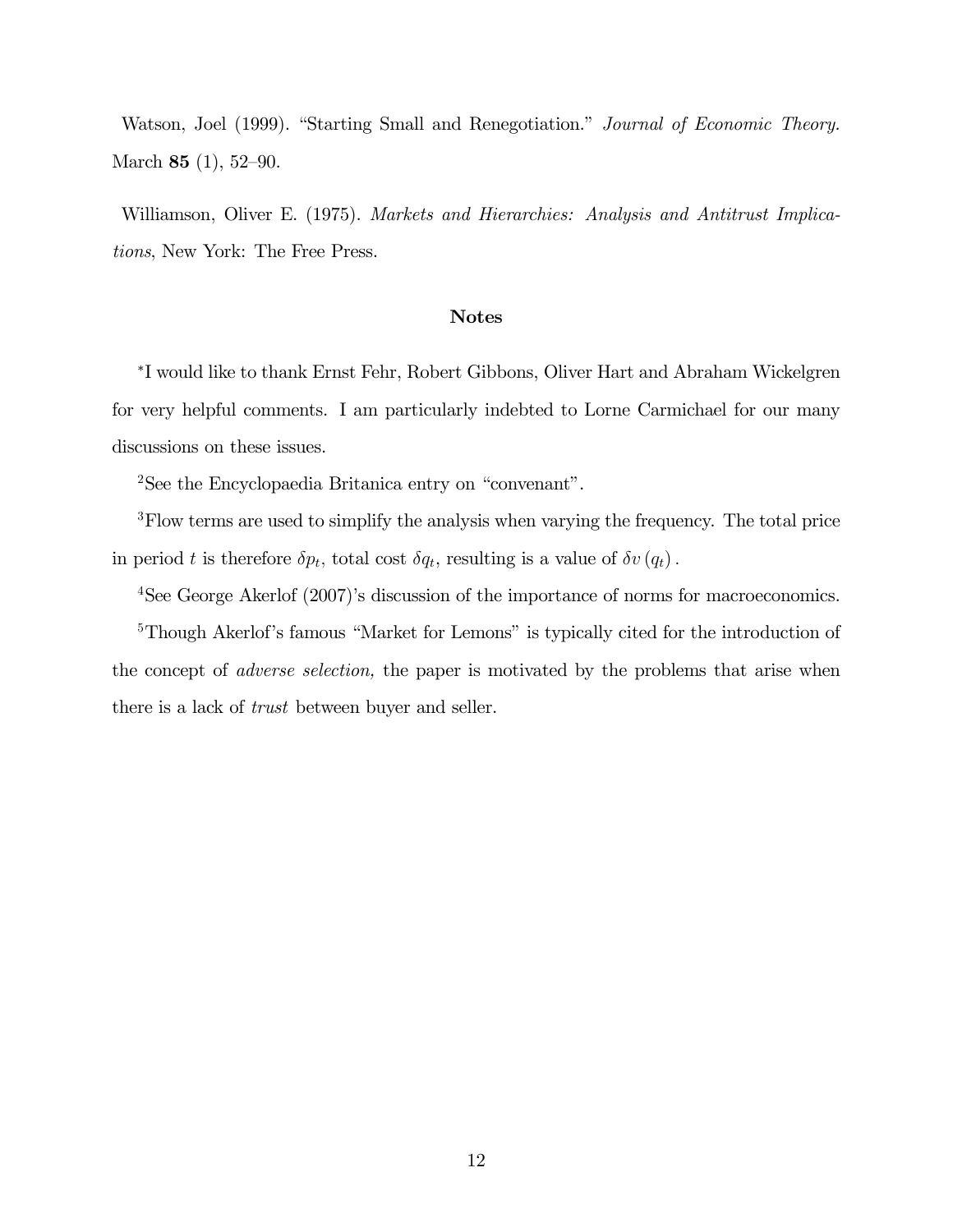Figure 1: Productive Efficiency as a Function of Time